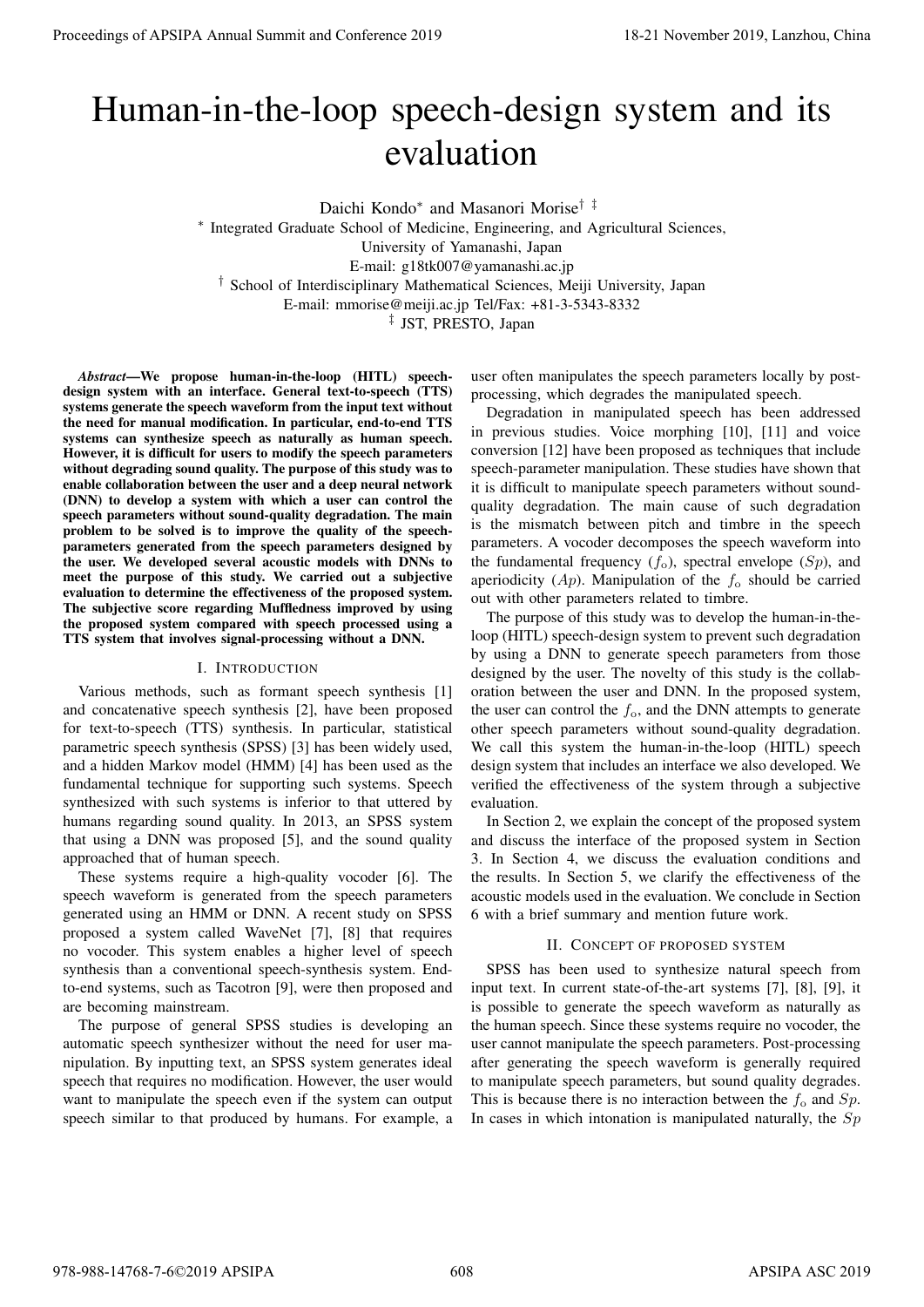should also be manipulated along with the  $f<sub>o</sub>$  to enable this interaction.

We attempted to solve this problem by constructing a neural network to enable interaction between the *f*<sup>o</sup> and *Sp*. The synthesis component of current TTS systems consist of two. One part outputs the phoneme boundaries and the  $f_0$  contour from the text. The other part outputs other parameters from the phoneme boundaries and  $f<sub>o</sub>$  contour. We adopted the approach that outputs the acoustic parameters including the  $f_0$  contour again from the phoneme boundary and the  $f_0$ contour manipulated by the user. Sound-quality degradation is expected when the  $f_0$  contour is highly manipulated by the user. In cases in which the manipulated  $f_0$  contour slightly changes, it is expected that the output with the timbre reflects the interaction.

A problem in constructing such a neural network is with an accent-dependent model. When outputting the phoneme boundaries and  $f_0$  contour from the text, an accent-dependent model is indispensable. On the other hand, in the neural network with the accent-dependent model, sound-quality degradation is expected because of the mismatch between the manipulated  $f_0$  contour and accent. We therefore trained the neural network by adopting a non-accent-dependent model.

As mentioned above, we also developed an interface called TalkingHead for the proposed system. Similar interfaces handling speech design are VOCALOID [13] using diphone speech synthesis [14] and v.morish [15] using real-time voice morphing. The purpose of TalkingHead is to support the collaboration between the user and DNN.

# III. TALKINGHEAD: INTERFACE FOR HITL SPEECH-DESIGN SYSTEM

We developed TalkingHead with TTS, speech-design, and speech-waveform-generation functions from the designed parameters. Fig. 1 shows a snapshot of TalkingHead. The top part of the figure represents the TTS component. The user can input text into the text box. The text is first analyzed, then the phoneme boundaries and *f*<sup>o</sup> contour are displayed at the bottom.

The bottom part of the figure represents the phonemeduration/ $f_0$ -contour-design component. This component has two tabs: a tab for manipulating the phoneme duration and one for manipulating the  $f_0$  contour. The user can directly describe the *f*<sup>o</sup> contour by using a mouse.

## *A. TTS component*

In the TTS component, the user can synthesize speech from a text and reproduce the synthesized speech waveform. When the user enters a text in the text box then clicks the Synthesize button, the speech waveform is synthesized. At the same time, the phoneme duration and  $f_0$  contour of the synthesized speech are displayed in the phoneme-duration/*f*o-contour-design component. By clicking the Play button, synthesized speech is reproduced.



Fig. 1. Snapshot of TalkingHead

#### *B. Phoneme-duration-design tab*

In the phoneme-duration-design tab, the duration of each phoneme and *f*<sup>o</sup> contour are displayed. The horizontal and vertical axes represent the time and frequency, respectively. The user can manipulate the phoneme duration by dragging the cursor related to the start and end times of each phoneme in the horizontal direction. When the Apply button is clicked, the speech waveform is generated from the trained acoustic model using the manipulated phoneme duration as the input. The speech waveform reflecting the design can be confirmed by clicking the Play button in the TTS component.

#### *C. f*o*-design tab*

In the  $f_0$ -design tab,  $f_0$  contour is displayed as well as the phoneme duration. By dragging the displayed  $f_0$  contour with the mouse, the user can draw the  $f_0$  contour. When the Apply button is clicked, the speech waveform is generated from the trained acoustic model using the drawn  $f_0$  contour as the input. The speech waveform reflecting the design can be confirmed by clicking the Play button in the TTS component. By clicking each tab, the user can switch between phoneme duration and *f*<sup>o</sup> design.

#### IV. EVALUATION

We conducted an evaluation to ascertain the improvement in sound quality of speech synthesis with the proposed system for manually manipulated  $f_0$  contour.

#### *A. Acoustic models used in evaluation*

*1) Features used for training acoustic models:* Fig. 2 illustrates the DNN-based acoustic models used in the evaluation. We extracted linguistic features from labels in the speech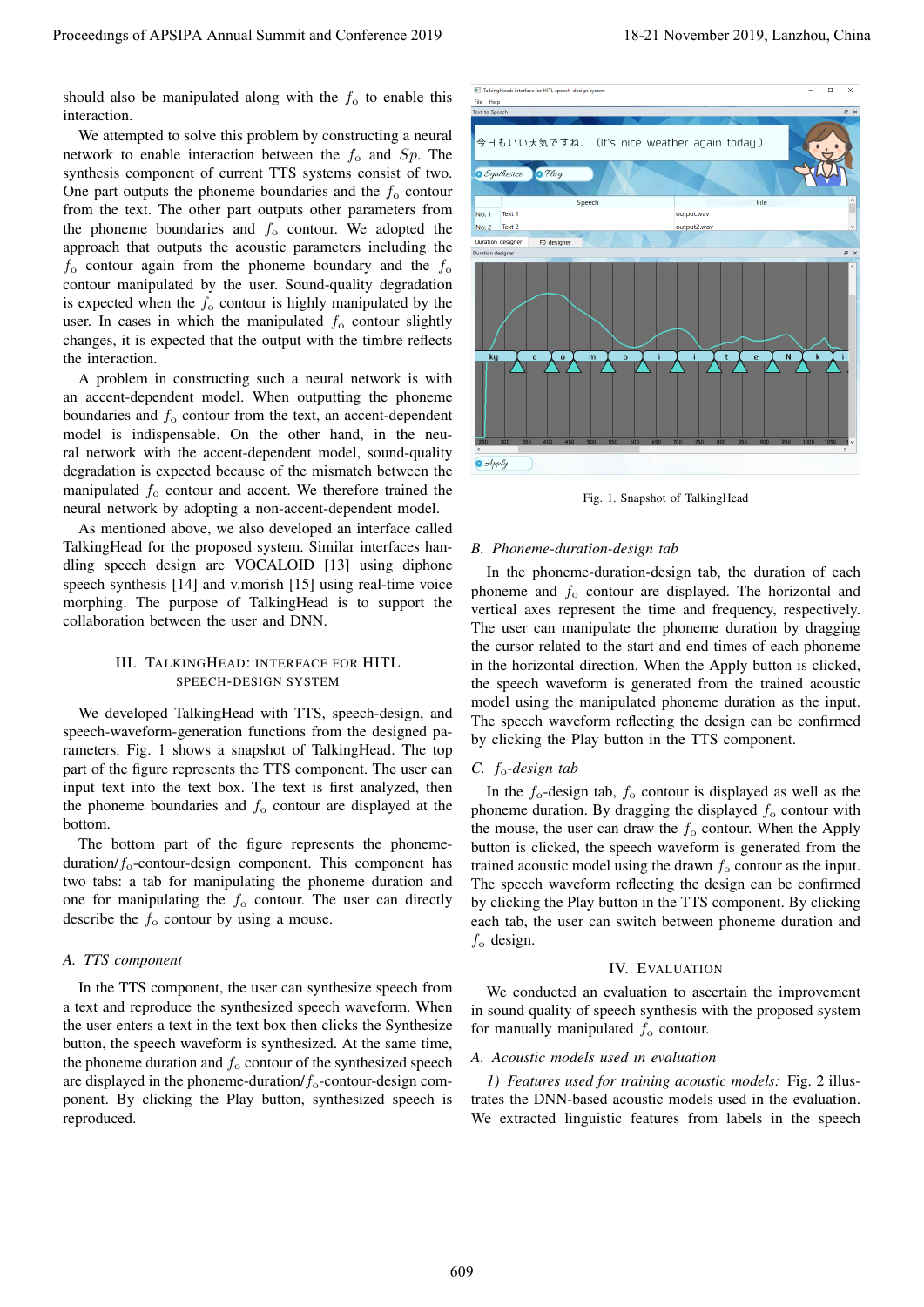database by using algorithms in Merlin [16], which converts labels to its numerical representation in the text analysis. We also removed accent-dependent linguistic features to address mismatch by using the manually manipulated  $f_0$  as one of the input features. We used WORLD [17] as the highquality vocoder for speech-parameter extraction. Since it has several estimators for each parameter, we used Harvest [18], CheapTrick [19], [20], and D4C [21] to estimate the *f*o, *Sp*, Non-accent-dependent Ap, and voiced/unvoiced features, respectively. The frame shift linguistic features was set to 5 ms, and other parameters were set to their defaults. The log *f*<sup>o</sup> was used instead of the linear *f*o. Then, *Sp* and *Ap* were encoded into 60 mel-cepstrum and 5-band aperiodicity (BAP), respectively. These values were determined by the conventional result [22]. The delta and delta-delta features of log *f*o, mel-cepstrum, and BAP were also used for training the acoustic models.

*2) Concepts of acoustic models:* Fig. 2 also illustrates the relationships between the input and output in each acoustic model. Each model has different input and output features. In Model A, non-accent-dependent linguistic features were used as input features, and *Sp* and *Ap* were obtained as output features. In Model B, non-accent-dependent linguistic features and *f*<sup>o</sup> were used as input features, and *Sp* and *Ap* were obtained as output features. In Model C, non-accent-dependent linguistic features and  $f_0$  were used as input features, and  $f_0$ , *Sp*, and *Ap* were obtained as output features. These acoustic models were prepared to investigate the effective combinations of features by determining which features positively affect the sound quality.

Feed-forward neural networks that have twelve hidden layers with 600 nodes in each layer were used. The tanh activation function and Adam [23] optimization were also used in the training. We used the Japanese speech corpus of Saruwatari Lab, University of Tokyo (JSUT) [24], which has 7,696 utterances, as the training data.

*3) Advantage of Model C:* By using non-accent-dependent linguistic features and  $f_0$ , we assumed that we can model the change in *f*o, which cannot be expressed with an accent. The sound quality of Model C would be the best of all models because it outputs a more appropriate *f*<sup>o</sup> contour. It is superior to Models A and B, which does not use  $f_0$  as input/output or output features, respectively.

# *B. Speech synthesis used for each condition*

Fig. 3 illustrates the speech-synthesis procedure in the evaluation. Condition 1 involved the baseline speech stimuli synthesized using DNN-based SPSS. The acoustic model trained with this DNN used accent-dependent linguistic features. Additionally,  $f_0$ ,  $Sp$ , and  $Ap$  were used for other conditions. Similarly to the proposed system, feed-forward neural networks that have twelve hidden layers with 1024 nodes in each layer were used. The tanh activation function and Adam [23] optimization were used in the training. Condition 2 involved speech stimuli that manipulated the intonation under Condition 1. We then synthesized speech stimuli using the manipulated *f*<sup>o</sup> and original *Sp* and *Ap*.



Fig. 2. Acoustic models used in evaluation

Conditions 3, 4, and 5 were speech stimuli generated using Models A, B, and C, respectively. Linguistic features used for the input to the models were non-accent-dependent and extracted from the label under Condition 2. Speech stimuli generated under Conditions 3 and 4 were synthesized using the manipulated  $f_0$  and output parameters (*Sp* and *Ap*). Speech stimuli generated under Condition 5 were synthesized using output parameters  $(f_0, Sp, \text{ and } Ap)$ . The difference between the conditions was whether the manipulated  $f_0$  was used.

### *C. Evaluation conditions*

Table I lists the evaluation conditions. The evaluation was carried out based on the comparison mean opinion score (CMOS) defined by ITU-T recommendation P.800 Annex E [25]. Twenty participants with normal hearing ability listened to two speech stimuli and scored the second speech stimulus compared with the first on a 7-point scale (Much Worse: *−*3 to Much Better: 3). The CMOS can generally be used to evaluate the smaller sound-quality difference than the mean opinion score (MOS). We used a sound-proof room with an A-weighted sound pressure level (SPL) of 18 dB was used, and a set of headphones (Sennheiser HD650).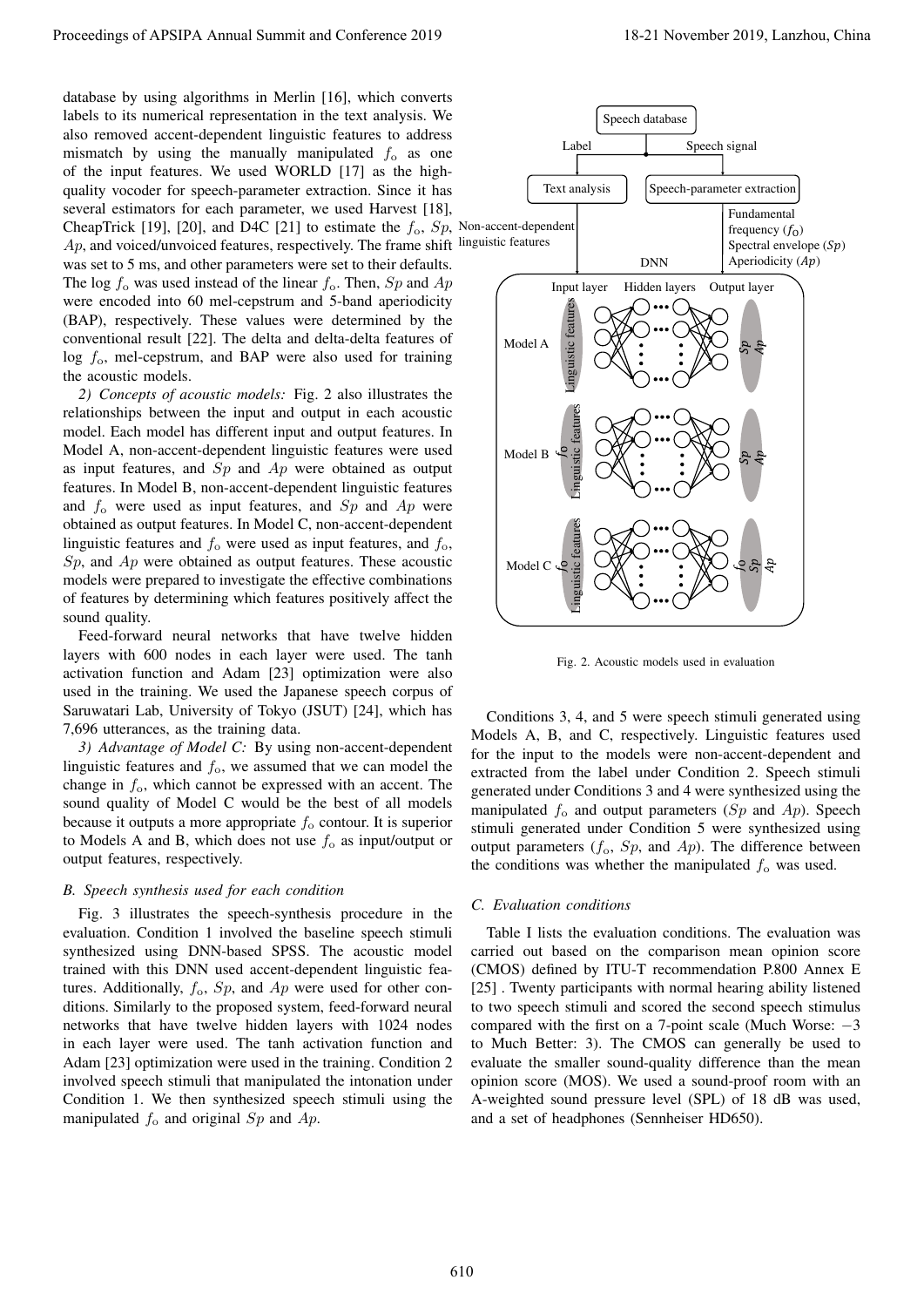

Fig. 3. Speech synthesis used for each condition

| <b>TABLE I</b>                             |                                          |
|--------------------------------------------|------------------------------------------|
| <b>EVALUATION CONDITIONS</b>               |                                          |
| Evaluation protocol                        |                                          |
| Method                                     | Comparison mean opinion score evaluation |
|                                            | (CMOS)                                   |
| Number of partici-                         | 20                                       |
| pants                                      |                                          |
| Number of stimuli                          | 50 (10 utterances per 5 conditions)      |
| Evaluation items                           | Naturalness, Muffledness, and Human-ness |
| Environment and equipment for reproduction |                                          |
| Environment                                | Soundproof room                          |
| Background noise                           | 18 dB (A-weighted SPL)                   |
| Headphones                                 | Sennheiser HD650                         |
| Audio I/O                                  | Roland OUAD-CAPTURE                      |
|                                            |                                          |

Ten utterances not included in the training data were used as texts of each speech stimulus from ATR503 [26], and the total number of speech stimuli was 50. We manually designed intonation by drawing the *f*<sup>o</sup> contour using TalkingHead, the same as in the  $f_0$ -design tab in Fig. 1. In Fig. 3, Condition 1 was the baseline and used as the reference in the CMOS evaluation. Conditions 2 to 5 were used as the evaluation targets. Evaluation items was determined to verify not only the sound quality (Naturalness) but also the Muffledness that is one of the problems in SPSS. Human-ness was also used to confirmed whether synthesized speech was similar to the real speech. The speech stimuli were randomized and reproduced to the participants. To suppress the effect of intonation of the manipulated  $f_0$  on the evaluation, we instructed participants to evaluate the stimulus regardless of the intonation.

#### *D. Results*

Fig. 4 shows the results. The vertical axis represents the average scores under each condition. The error bar represents the 95% confidence interval. We carried out a statistical



Fig. 4. Results of CMOS evaluation

analysis on the results, which showed that the scores under all conditions were superior to those from the baseline regarding Naturalness and Human-ness. Condition 3 was superior to Condition 2 regarding Muffledness and Human-ness. Condition 4 was inferior to Condition 2 regarding Naturalness and Human-ness. Additionally, the score of Muffledness in Condition 5 was significantly greater than those of the others  $(p < 0.001)$ . The results indicate that our hypothesis stating that Model C is the best was supported in the Muffledness. The results from the other items, however, did not show the effectiveness of Model C.

#### V. DISCUSSION

In this section, we discuss the effectiveness of the proposed system based on the evaluation results. The scores under all conditions were superior to those from the baseline regarding Naturalness and Human-ness. Although we instructed the participants regarding intonation in advance, it seems that these two evaluation items were affected by intonation. Condition 3 was superior to Condition 2 regarding Muffledness and Human-ness. The reason for this might be due to accent errors between the label and speech of the training data used for the acoustic model of the baseline. Japanese accents often change under conditions such as region, era, and speaker. In Model A used in Condition 3, there was no accent dependency in the labels. Since there were no accent errors in the training data, the score was considered high.

The score of Muffledness under Condition 5 was the highest of all conditions. Model C used *f*<sup>o</sup> as both input and output, so we analyzed the *f*<sup>o</sup> contour as the input and output of Model C. Fig. 5 shows an example of the *f*<sup>o</sup> contour as the input and output of Model C. The vertical axis represents the  $f_0$  under each condition. The  $f_0$  contour was modified, but maintaining the intonation of the  $f_0$  was also observed.

By using  $f_0$  as the input, interaction among acoustic features that can not be expressed with accent was obtained. By suppressing the smoothing of the acoustic features, the Muffledness score can be improved. On the other hand, Condition 4 was inferior to Condition 2 in Naturalness and Human-ness.